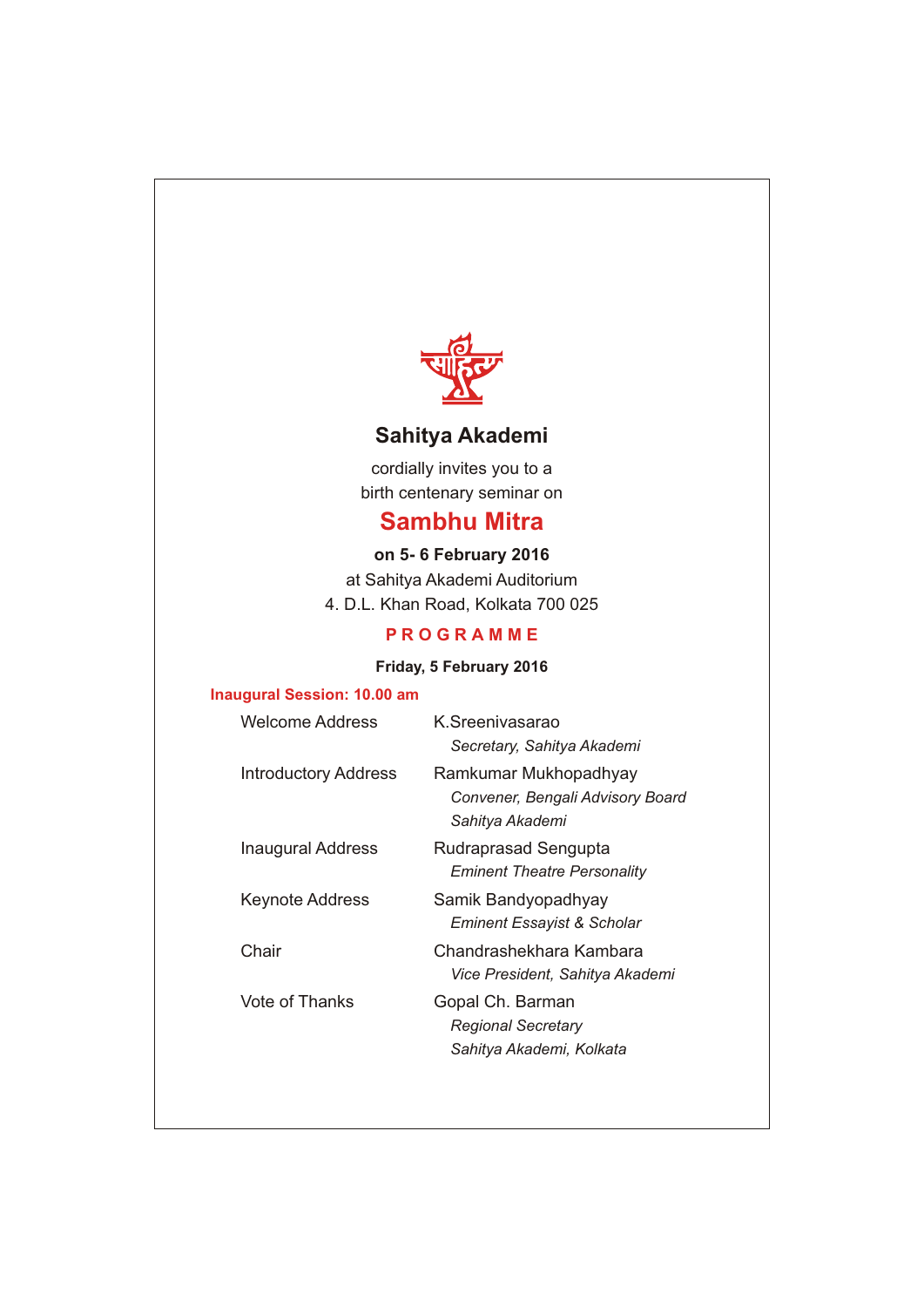#### **First session: 11.30 am**

*Sambhu Mitra and His Time*

Papers **Prabhatkumar Das** Moloy Rakshit Chair Pabitra Sarkar **Lunch** *Actor and Director* Papers **Arun Mukhopadhyay** Soumitra Basu **Second session: 1.30 pm**

Chair Debtosh Ghosh

Documentary Film Show : 3. 30 pm *The Honest Theatre : The Quest*

A Documentary Film on Sambhu Mitra

#### **Saturday, 6 February 2016**

**Third session: 10.00 am**

*Actor and Director*

| Papers | Rusati Sen           |
|--------|----------------------|
|        | Supriti Mukhopadhyay |
| Chair  | Aveek Majumder       |

**Fourth session: 11.30 am**

*The Translator, Reciter & Playwright*

Papers **Amitava Roy** 

Prodip Ghosh

Chair Debasis Majumdar

**Lunch**

**Fifth session: 2.00 pm**

*Thoughts on Drama*

Papers **Anit Kumar Roy** Ashok Mukhopadhyay Chair **Pratibha Agrawal**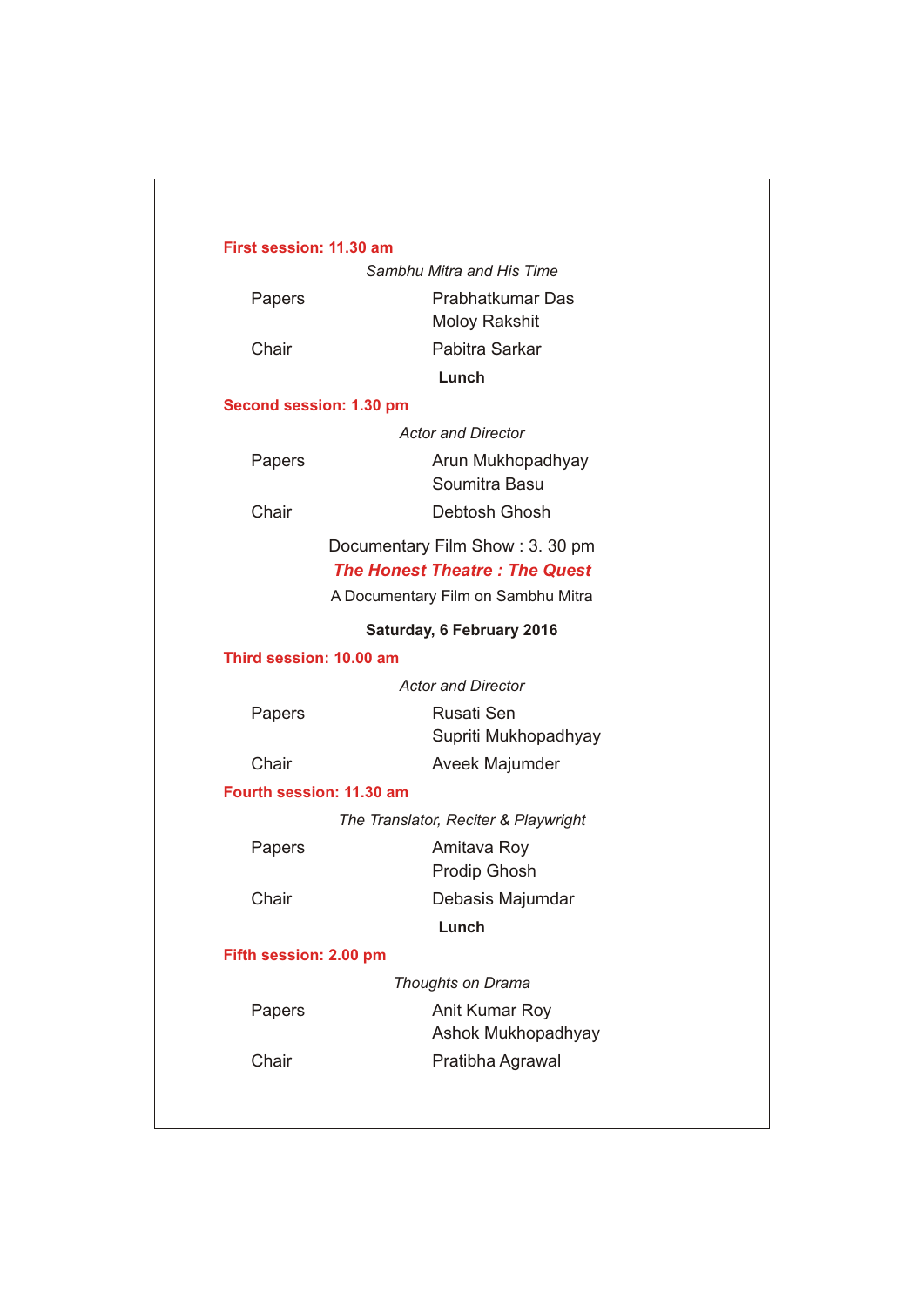

সাহিত্য অকাদেমি

আয়োজিত

# শস্তু মিত্ৰ

জন্মশতবাৰ্ষিকী আলোচনাচক্ৰ

৫- ৬ ফেব্রুয়ারি ২০১৬

সাহিত্য অকাদেমি সভাঘরে

 $(8 \text{ (HCl)} \text{ and } 8 \text{ (HCl)} \text{ and } 8 \text{ (HCl)} \text{ and } 100 \text{ (HCl)} \text{ and } 100 \text{ (HCl)} \text{ and } 100 \text{ (HCl)} \text{ and } 100 \text{ (HCl)} \text{ and } 100 \text{ (HCl)} \text{ and } 100 \text{ (HCl)} \text{ and } 100 \text{ (HCl)} \text{ and } 100 \text{ (HCl)} \text{ and } 100 \text{ (HCl)} \text{ and } 100 \text{ (HCl)} \text{ and } 100 \text{ (HCl)} \text{ and }$ 

আপনাকে সাদর আমন্ত্রণ জানাই

# অ নু ষ্ঠা ন সূ চি

# শুক্রবার, ৫ ফেব্রুয়ারি ২০১৬

## উদ্বোধন : সকাল ১০.০০

| স্বাগত ভাষণ     | কে. শ্রীনিবাসরাও                              |
|-----------------|-----------------------------------------------|
|                 | সচিব, সাহিত্য অকাদেমি                         |
| প্ৰারম্ভিক ভাষণ | রামকুমার মুখোপাধ্যায়                         |
|                 | আহ্বায়ক, বাংলা উপদেশক পর্যদ, সাহিত্য অকাদেমি |
| উদ্বোধনি ভাষণ   | রুদ্রপ্রসাদ সেনগুপ্ত                          |
|                 | বিশিষ্ট নাট্য ব্যক্তিত্ব                      |
| মূল ভাষণ        | শমীক বন্দ্যোপাধ্যায়                          |
|                 | বিশিষ্ট প্রাবন্ধিক ও বিদ্বজ্জন                |
| সভামুখ্য        | চন্দ্রশেখর কাম্বার                            |
|                 | সহ সভাপতি, সাহিত্য অকাদেমি                    |
| ধন্যবাদ জ্ঞাপন  | গোপাল চন্দ্ৰ বৰ্মণ                            |
|                 | আঞ্চলিক সচিব, সাহিত্য অকাদেমি, কলকাতা         |